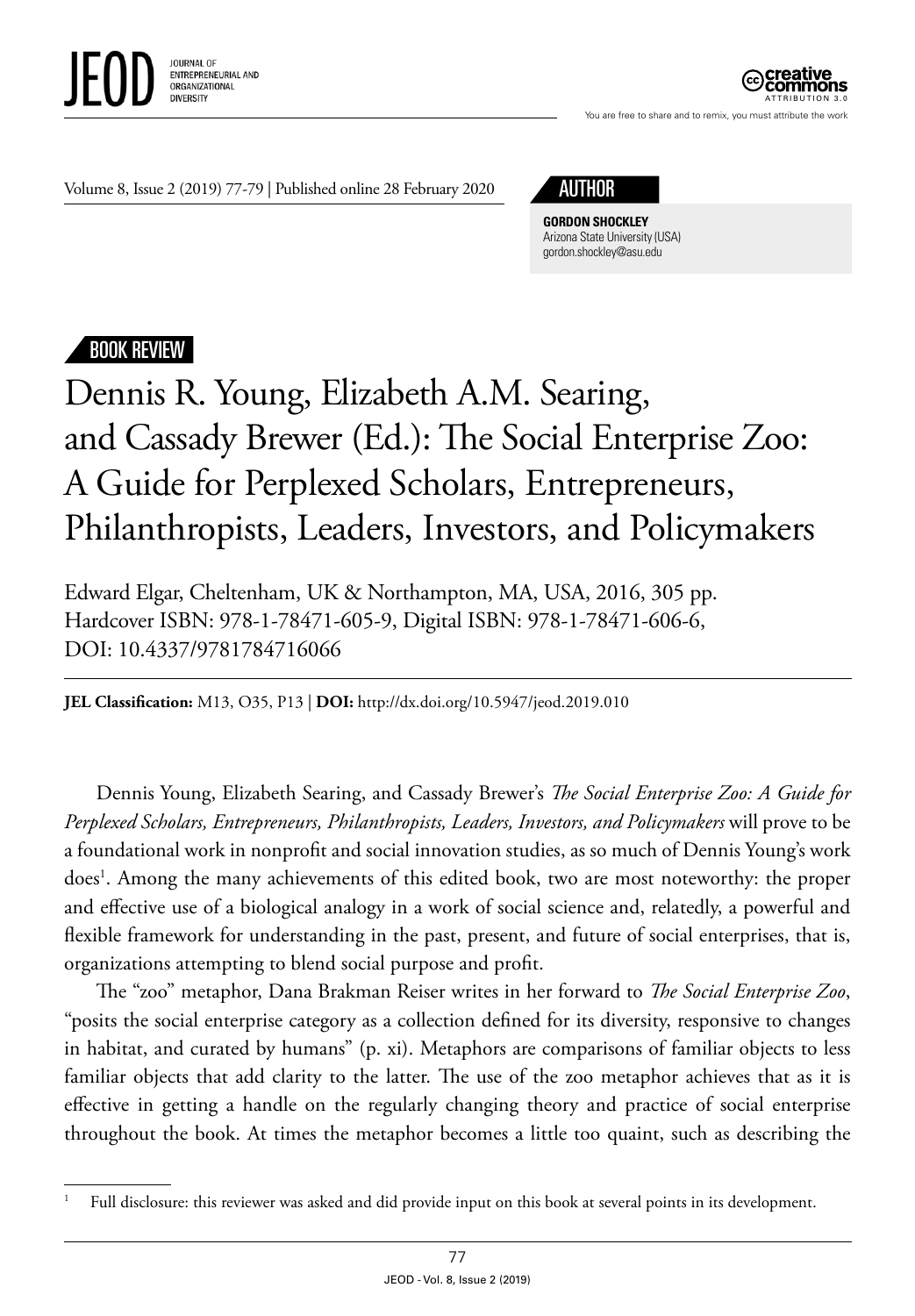American financial instrument of programs-related investments (PRIs) as a "new addition to the menu" and as "a very specialized food source" (p. 98). A few other times the metaphor just does not work, such as in Chapter 10 entitled "Social Innovation in the Zoo", the topic of social innovation needed to be addressed but no analogous zoo activity or object could be imagined. The vast majority of the time, however, the zoo metaphor aids in our understanding of multitudinous dimensions of social enterprise. For example, Brewer in "The Ongoing Evolution in Social Enterprise Legal Forms*"*  (Chapter 3) interestingly conceives organizational "instincts", explaining how they illuminate the choice of organizational auspice. "Social entrepreneurs often choose the nonprofit form because its legal 'instinct' of alleviating undesirable social, environmental, or economic conditions is consistent with the purpose of most social enterprise organizations" (pp. 42-43).

Each and every chapter begins with a description of its relation to a zoo. In Chapter 2 "Designing the Zoo" by Young and Wesley Longhofer, the zoo metaphor likens the many varieties of social enterprise to animals in the zoo: social businesses, social cooperatives, social innovations, socially responsible corporations, public sector social enterprises, benefit corporations, and sustainable businesses all reside in the social enterprise zoo (pp. 18-19). The variety of social enterprise "animals" generates the figure of the "social efficiency frontier" (Figure 2.1, p. 24). The "social efficiency frontier" locates the different social enterprise animals in the northeast quadrant by the axes of net social impact (public sector social enterprises produce the most impact) and profitability (sustainable businesses are the most profitable). "In sum,"—Young and Longhofer write—"the efficiency frontier construct helps us to carve out a conceptual piece of real estate for the social enterprise zoo" (p. 26).

One of my favorite chapters in *The Social Enterprise Zoo* is Chapter 5 "Ecologies within the Habitats of the Zoo" by Searing, Jesse Lecy, and Frederik O. Andersson. "One of the unique benefits of the 'zoo' typology offered in this book is its versatility in defining boundaries of inclusion in the social enterprise space" (p. 95). "Ecologies within habitats" is an interesting way to consider the lifecycle of niche development, generating a useful graphic (Figure 5.1, p. 97) that demonstrates the emergence, expansion, maturity of organizational niches by the axes of niche density and organizational failure rate.

One criticism of *The Social Enterprise Zoo* is that, while the zoo metaphor would seem to have stimulated many figures and illustrations, there is only a paucity of them. And the effectiveness of these two figures—the social efficiency frontier and the lifecycle of niche development—makes one wish that there would be more such graphics.

*The Social Enterprise Zoo* is vulnerable in a few places. Let me here register a few other criticisms by starting with a strength. A salient strength of the book is its expanding on Young's classic oeuvre in nonprofit and social innovation studies. Chapter 7 "The Role of Social Entrepreneurs in the Social Enterprise Zoo" utilizes his field-defining book *If Not for Profit, Then for What?* (1983) that offers a behavioral model of nonprofit entrepreneurship to capture the many motivations of entrepreneurial behavior. In *The Social Enterprise Zoo*, Young is correct to criticize the field of social entrepreneurship